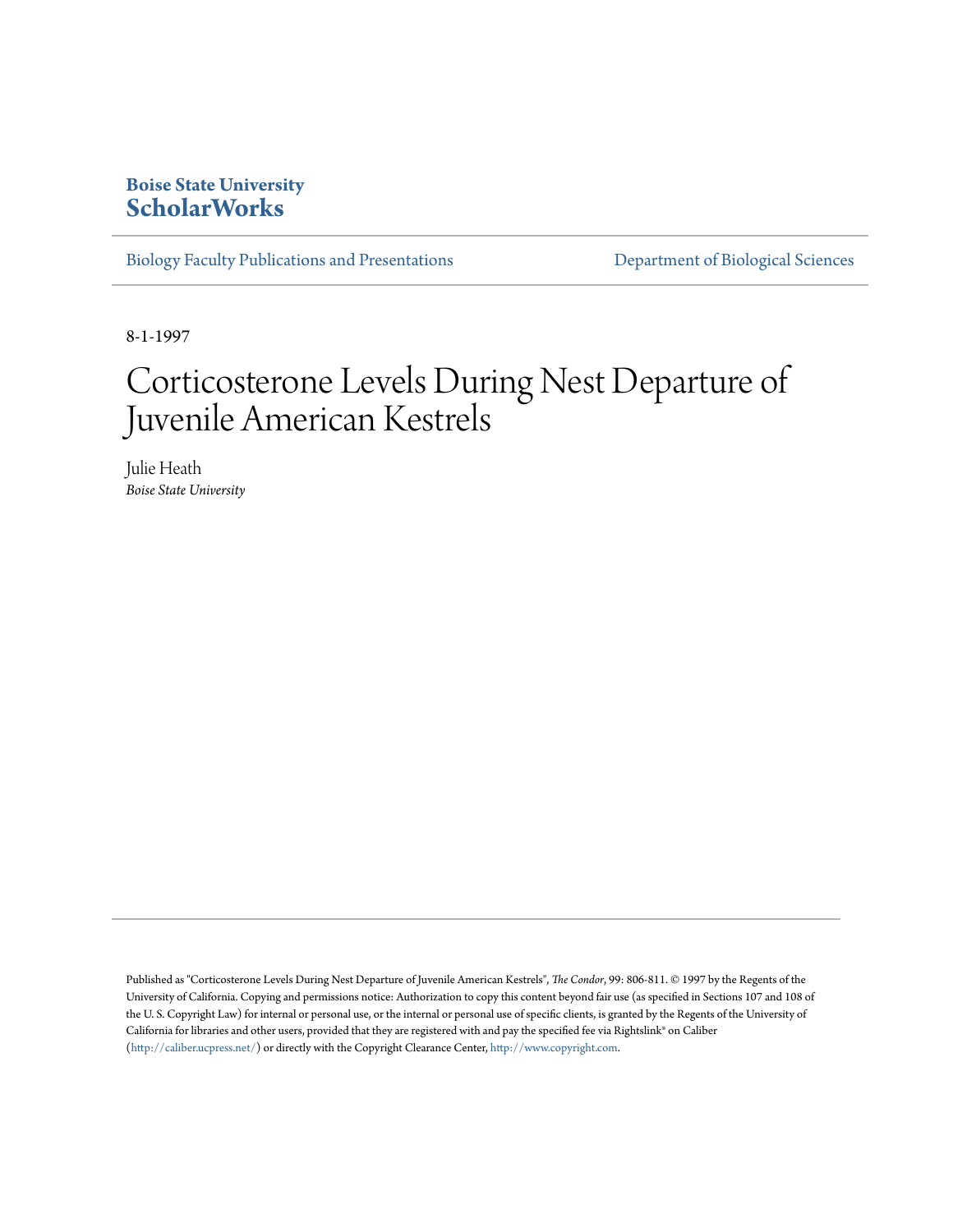**mine selection pressures responsible for sexual dimorphism in this and other species.** 

**We thank Laura Flynn, Kelly Kilpatrick, Michele Sullivan Blanken, and Yuri Zharikov for their help in collecting the data for this study. Andy Horn, Patrick Weatherhead, Mark Williamson, Walt Koenig, and two anonymous reviewers kindly read over the manuscript. This study was supported by grants from the Northern Scientific Training Grant Program and Natural Sciences and Engineering Research Council of Canada to E. Nol.** 

#### **LITERATURE CITED**

- **COOKE, E, AND J. C. DAVIES. 1983. Assortative mating, mate choice and reproductive fitness in Snow Geese, p. 279-295. In P. P. G. Bateson [ed.], Mate choice. Cambridge Univ. Press, Cambridge.**
- **CRAMP, S., AND SIMMONS, K. E. L. 1983. Handbook of the birds of Europe, the Middle East, and North Africa. Vol. III. Waders to Gulls. Oxford Univ. Press, Oxford.**
- **DARWIN, C. 1871. The descent of man, and selection in relation to sex. John Murray, London.**
- **DEMENT'EV, G. P., N. A. GLADKOV, AND E. P. SPAN-GENBERG. 1956. Birds of the Soviet Union, Vol. III. Israel Program for Scientific Translations, Jerusalem.**
- **FINDLEY, C. S., R. E ROCKWELL, J. A. SMITH, AND E COOKE. 1985. Life history studies of the Lesser Snow Goose (Anser caerulescens caerulescens). VI. Plumage polymorphism, assortative mating and fitness. Evolution 39:904-914.**

**HEDENSTROM, A. 1987. Assortative mating in the Lit-**

**tle Ringed Plover Charadrius dubius. Ornis Scand. 18:325-327.** 

- **JEHL, J. R., JR. 1970. Sexual selection for size differences in two species of sandpipers. Evolution 24:311-319.**
- **JEHL, J. R., JR., AND B. G. MURRAY, JR. 1986. The evolution of normal and reverse sexual size dimorphism in shorebirds and other birds. Current Ornithol. 3:1-86.**
- **JENNI, D., AND G. COLLIER. 1972. Polyandry in the American Jacana (Jacana spinosa). Auk 89:743- 765.**
- **JONSSON, P. E. 1987. Sexual size dimorphism and disassortative mating in the Dunlin Calidris alpina schinzii in southern Sweden. Ornis Scand. 18: 257-264.**
- PATON, P. W. C., F. J. MESSINA, AND C. R. GRIFFIN. **1994. A phylogenetic approach to reversed size dimorphism in diurnal raptors. Oikos 71:492-498.**
- PRATER, A. J., J. H. MARCHANT, AND J. VUORINEN. **1977. Guide to the identification and ageing of Holarctic waders. British Trust for Ornithol. Field Guide 17.**
- **PRICE, T. D., AND P. T. BOAG. 1987. Selection in natural populations of birds, p. 257-287. In E Cooke and P. A. Buckley [eds.], Avian genetics: a population and ecological approach. Academic Press, New York.**
- **SELANDER, R. K. 1972. Sexual selection and dimorphism in birds, p. 180-230. In B. Campbell [ed.], Sexual selection and the descent of man 1871- 1971. Aldine, Chicago.**
- **SIBLEY, C. G., AND B. L. MONROE, JR. 1990. Distribution and taxonomy of birds of the world. Yale Univ. Press, New Haven, CT.**

**The Condor 99:806-811 ? The Cooper Ornithological Society 1997** 

### **CORTICOSTERONE LEVELS DURING NEST DEPARTURE OF JUVENILE AMERICAN KESTRELS'**

#### **JULIE HEATH**

**Biology Department, Boise State University, 1910 University Drive, Boise, ID 83725** 

**Abstract. Many avian behavior patterns, such as breeding, migration and territoriality, are correlated with changes in hormone levels. Elevated levels of corticosterone, an adrenal steroid hormone, are associated with increased foraging and increased activity levels in birds. Young birds about to take their first flight may benefit from elevated plasma corticosterone levels that facilitate locomotor activity and foraging**  **behavior while they are developing flight and hunting skills. I examined the relationship between corticosterone levels and the timing of nest departure in nestling American Kestrels (Falco sparverius). American Kestrels are cavity nesters and typically depart from the nest between 25-30 days of age, when they take their first flight. I collected blood from 21-25-day-old kestrels and monitored nest boxes to determine date of nest departure. Consistent with my prediction, as birds prepared to depart from the nest their plasma corticosterone levels increased significantly. The relationship between corticosterone levels and nest departure may** 

**<sup>&#</sup>x27;Received 16 May 1996. Accepted 11 February 1997.**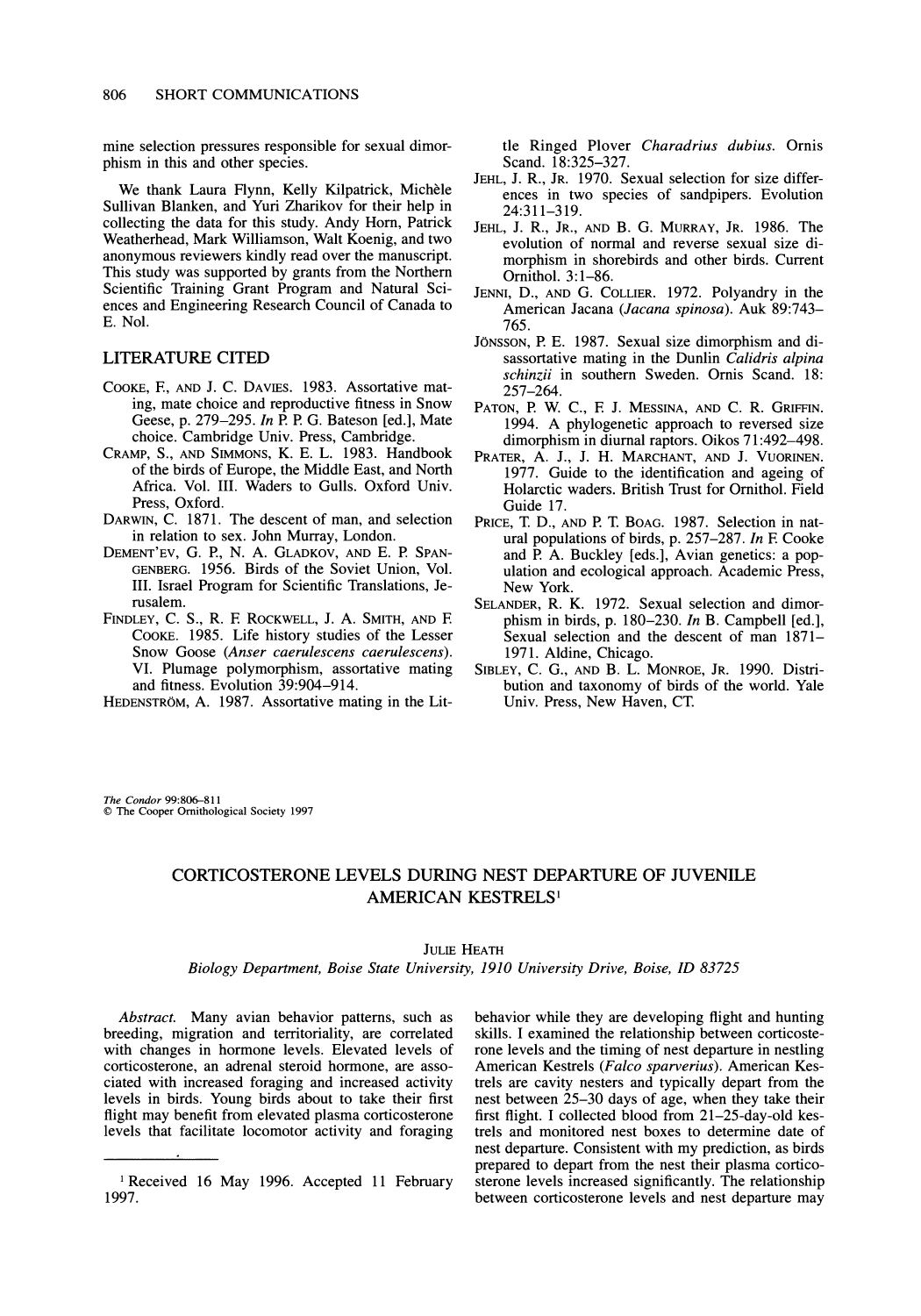**be particularly important in those cavity nesters that must make a quick transition from inactivity to fullflight at the time of nest departure.** 

**Key words: corticosterone, nest departure, Falco sparverius, American Kestrel, cavity nester, stress response, fledging.** 

**Changes in hormone levels correlate with many events during a bird's life, such as breeding, nesting and molting (Rehder et al. 1986). Increases in plasma levels of corticosterone (B), a steroid hormone released by the adrenal glands, correlate with increases in locomotor activity (Astheimer et al. 1992, Smith et al. 1994) and foraging behavior (Bray 1993). Corticosterone can be associated with behavior and metabolic patterns during ephemeral stressful situations, such as poor weather conditions that result in reduced food availability (Wingfield 1994). In this situation, corticosterone levels may increase to promote movement away from a storm (Smith et al. 1994) and stimulate gluconeogensis via protein catabolism (Siegel 1980). Corticosterone also may be involved with transitional periods during a bird's life, such as natal dispersal (Belthoff and Dufty 1995, Heath, unpubl. data) and migration (O'Reilly and Wingfield 1995). During these transitional periods, increasing corticosterone levels may increase a bird's restlessness (e.g., Zugunruhe during migration) and stimulate movement or flight (Gray et al. 1990). Similarly, high levels of corticosterone that facilitate locomotor activity, foraging activity and increased energy availability may be beneficial to young birds as they leave the nest and take their first flight.** 

**Previous studies on the timing of nest departure have focused on factors related to the external environment, such as reduced food provisioning to off**spring by parents (Trivers 1974, Viñuela and Bustamante 1992), sibling competition (Lindén et al. 1992, **Nilsson and Svensson 1993), or size of nestlings (Kersten and Brenninkmeijer 1995). The reduced provisioning and sibling competition hypotheses predict that birds leave the nest to approach parents for food (Vifiuela and Bustamante 1992), whereas the size hypothesis predicts that birds depart from the nest once they**  reach a certain threshold size (Lindén et al. 1992). **These hypotheses are not mutually exclusive and are based primarily on food availability. Such external factors may influence the timing of nest departure by affecting plasma corticosterone levels. For example, if nestlings experience sibling competition, then they may be stressed as a result of aggressive interactions. This stressful situation may stimulate adrenal activity and increase plasma corticosterone levels, thus stimulating locomotor activity and flight, resulting in fledging.** 

**I examined the relationship between plasma corticosterone levels and nest departure in the American Kestrel (Falco sparverius), a cavity-nesting bird common to many parts of North America (del Hoyo 1994). I tested the hypothesis that corticosterone levels increase prior to fledging, and predicted that birds about to leave the nest would have higher B levels than those not about to fledge. However, because confounding factors such as reduced food access (Siegel 1980) and handling stress (Wingfield et al. 1992) also can cause** 

**increased B levels, I also evaluated the relationships between food availability and corticosterone levels, and between handling stress-response and time of fledging.** 

#### **METHODS**

#### **STUDY SPECIES**

**This study was conducted in southwest Idaho where kestrels breed from early April until July (Steenhof 1994, Heath, pers. observ.). Both sexes incubate the eggs, which hatch after 28-30 days (Willoughby and Cade 1964, Kellner 1988). The sex ratio in broods is typically 1:1 (Bird 1985). During the first week after young hatch, adult males deliver the majority of food to the nest, whereas during the following three to four weeks both parents provision the young (Heath, pers. observ.) By 22 days of age, nestlings have lost most of their down feathers (Griggs and Steenhof 1993) and have almost achieved adult mass (males 80-110 g; females 110-140 g). Chicks fledge when they are between 25-30 days of age (Bird 1985). Fledglings depend almost entirely on parental feeding during their first week postfledging (Varland et al. 1991). In the second and third weeks postfledging, young kestrels refine their hunting techniques by imitating adults and other young kestrels (Varland et al. 1991, Heath 1994). In southern Idaho, juvenile kestrels from the same brood typically disperse within one day of each other, approximately three weeks after they fledge (Heath 1994).** 

#### **FIELD STUDY**

**I monitored American Kestrel nest boxes from April to June in 1994 and 1995. Nest boxes were located 70 km southwest of Boise, Idaho in Ada and Canyon counties (elevation 950 m, 43° 30'N, 116° 20'W). Once eggs were present I made up to five attempts (mode = 2) to capture the adults in the box and mark them with U.S. Fish and Wildlife Service aluminum leg bands. Approximately 85% of adults were marked. All attempts to trap adults occurred during the egg stage, except for two attempts in 1994. I returned 30 days after banding the last adult and used a photographic aging guide (Griggs and Steenhof 1993) to age nestlings. When the nestlings were 22-25 days old, I marked the young with colored leg jesses (modified from Varland and Loughin 1992), and collected blood samples. Jesses were made from colored herculite and attached in the traditional falconer-style (Young and Kochert 1987). Jesses were made 1-cm wide around**  the leg with a  $3 \times 3$  cm trailing tab. The time period **between the visit to age birds and blood collection was typically greater than two weeks. Whereas the majority of blood samples were collected before 12:00, five samples were collected between 13:00 and 16:00. To collect blood for hormone assays, I punctured the brachial vein with a 26-gauge needle and collected 0.4 ml of whole blood in a heparinized caraway collecting tube. Sampling time began when the clutch was removed from the nest box and ended when the individual sample was obtained. Each bird was bled only once. Blood was transferred to plastic 1.5-ml microcentrifuge tubes and transported (approximately 1 hr) from the field to the laboratory in an ice chest. Within**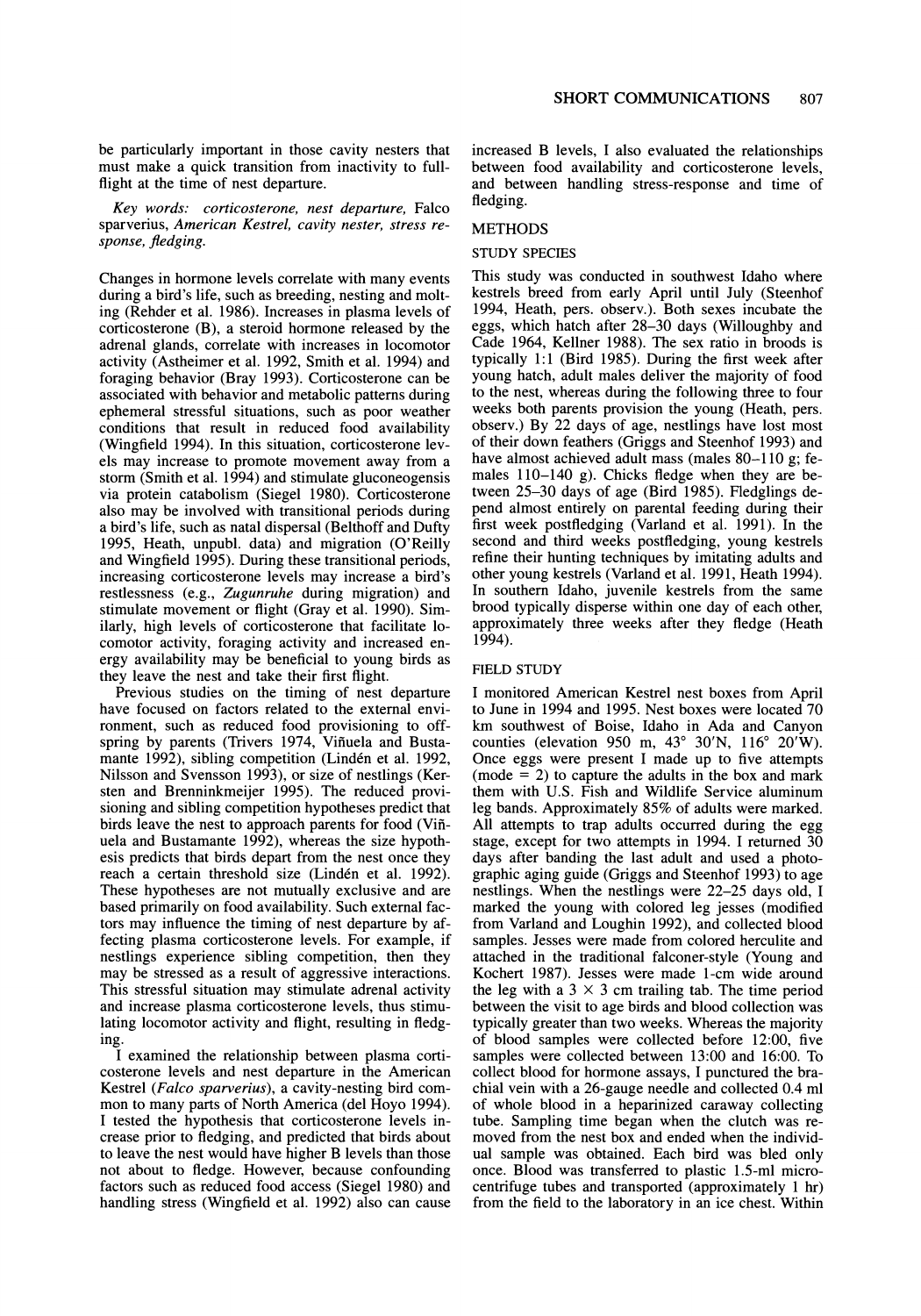**3 hr of blood collection, I centrifuged the blood for 9-10 min at 2,100 rpm and separated the plasma from**  the cellular fraction. Plasma was stored at  $-20^{\circ}$ C until **analyzed one month later.** 

**After obtaining blood samples, I returned to the nest box daily to determine date of nest departure. In doing so, I attempted not to disturb the nest to prevent the young from fledging prematurely. I determined when young fledged by the parents' location and behavior and through visual identification of the young outside the nest box.** 

**The reduced-food provisioning and sibling competition hypotheses predict that, prior to fledging, young birds may be fasting or undergoing mild food deprivation because of decreased parental care or increased competition. Consequently, high corticosterone levels prior to fledging may be the result of restricted food availability. To examine this possibility, I randomly selected six nests to be used in a supplemental-feeding experiment in 1995. If nestlings were experiencing food restriction prior to fledging, then their corticosterone levels would be higher than those of nestlings that were supplementally fed. At three boxes I provided 12-20 g laboratory mice per nestling per day, beginning when nestlings were 13-16 days of age and continuing until they fledged. Mice were placed in the nest box through the entrance hole so that birds in the box did not see me. Occasionally adult birds saw me approach the box, but they did not change activity or exhibit alarm behavior. I made similar daily visits to the three control boxes but did not provide food. For both groups of boxes, I returned when the young were 22-25 days old to process nestlings as described above.** 

**I also examined the relationship between corticosterone levels and uric acid. Uric acid is a waste product of gluconeogenesis and protein metabolism. If corticosterone levels in nestlings about to leave the nest were elevated because of reduced food availability, resulting in a breakdown of protein reserves, then uric acid levels also should be high. Thus, high uric acid levels at the time of nest departure would indicate that corticosterone levels were elevated to facilitate gluconeogenesis for food deprived nestlings, not necessarily to stimulate nest departure.** 

#### **HORMONE AND URIC ACID ANALYSES**

**In 1994 and 1995, corticosterone levels were analyzed in a single radioimmunoassay (RIA) as described by Wingfield et al. (1992) and Smith et al. (1994). I placed 500 pg/ml of standard corticosterone in two test tubes as accuracy controls. Final readings on these in 1994 were 553 pg/ml and 569 pg/ml, and in 1995 they were 582 pg/ml and 496 pg/ml.** 

**I analyzed uric acid levels using a dry chemistry analyzer (Kodak Ektachem DT60II). I diluted plasma samples 1:1 with water prior to analysis to ensure that uric acid concentrations would be within the range of**  the analyzer (0.1–20.0 mg/ $\mu$ l). Results were then dou**bled to obtain true uric acid levels.** 

#### **STATISTICAL ANALYSES**

**Because plasma corticosterone levels increase over time in response to capture stress (Wingfield et al. 1992), I performed a polynomial regression (Freund**  **and Littell 1991) to determine if handling time had an effect on B levels (Heath and Dufty, unpubl. data). I found a significant relationship between time and B**  levels (y = 5.76 + 1.14x<sup>2</sup> - 0.04x, r = 0.219, P < **0.05). Because of the time required to collect the nestlings and climb back to the ground, I had no samples collected under 3 min. Thus, I used this equation to correct for the effects of time by adjusting all samples to the 3-min period, which represented the first time period for which I had accurate data. I used these estimated corticosterone levels to examine the relationship between B and nest departure.** 

**To ensure that birds about to leave the nest did not have a faster adrenal response to capture stress than younger birds, I performed an analysis of covariance with unadjusted corticosterone levels and duration of capture as continuous variables dependent on the categorical variable "time to fledge" (Zar 1984). I categorized time to fledge as "soon" (bird left the nest in 2 days or less) and "late" (bird left the nest after 5 or more days). These data were log transformed prior to analysis to meet the homoscedastic requirement of an ANCOVA test.** 

**To avoid the possibility of nonindependent data from young of the same nest, I used each nest's mean corticosterone value (Massot et al. 1994). At five broods I was unable to collect blood from all nestlings because of vasoconstriction. I used a polynomial regression analysis (Freund and Littell 1991) to examine the relationship between corticosterone and time to nest departure. The best fit model was a second-order polynomial regression indicating a curvilinear relationship between B levels and time to nest departure.** 

**Because corticosterone levels can be affected by factors such as decreased food, I examined an alternative hypothesis to explain increased corticosterone. I compared B levels in control and supplementally-fed birds. To account for effect of brood, I performed a nested one-way analysis of variance with treatment (supplemental feeding or not) as the independent variable and circulating corticosterone level as the dependent variable nested within brood. I used a Spearman rank correlation test to evaluate the relationship between corticosterone and uric acid levels (Zar 1984).**  Data are reported as means  $\pm$  SE.

#### **RESULTS**

**Kestrels fledged from nest boxes at 25-32 days of age. Plasma corticosterone levels increased significantly as**  nest departure approached  $(y = 10.64 - 3.28x + 1)$  $0.43x^2$ ,  $r = 0.48$ ,  $P < 0.005$ ; Fig. 1). This result is **consistent with the hypothesis that high levels of plasma corticosterone in nestlings stimulate fledging and subsequent locomotor activity and foraging behavior. Corticosterone may start increasing approximately two days prior to fledging, peak when the birds leave the nest (Fig. 1) and decrease during the later part of the postfledging period (Heath, unpubl. data). Indeed, I**  caught one group of birds (box  $# 68$ ,  $n = 3$ , handling **time = 4, 6, 7 min) as they were jumping from the nest box (day = 0). I feel confident that I did not cause early fledging because two of their siblings fledged before my arrival. The mean plasma corticosterone level of these birds was more than twice as high as**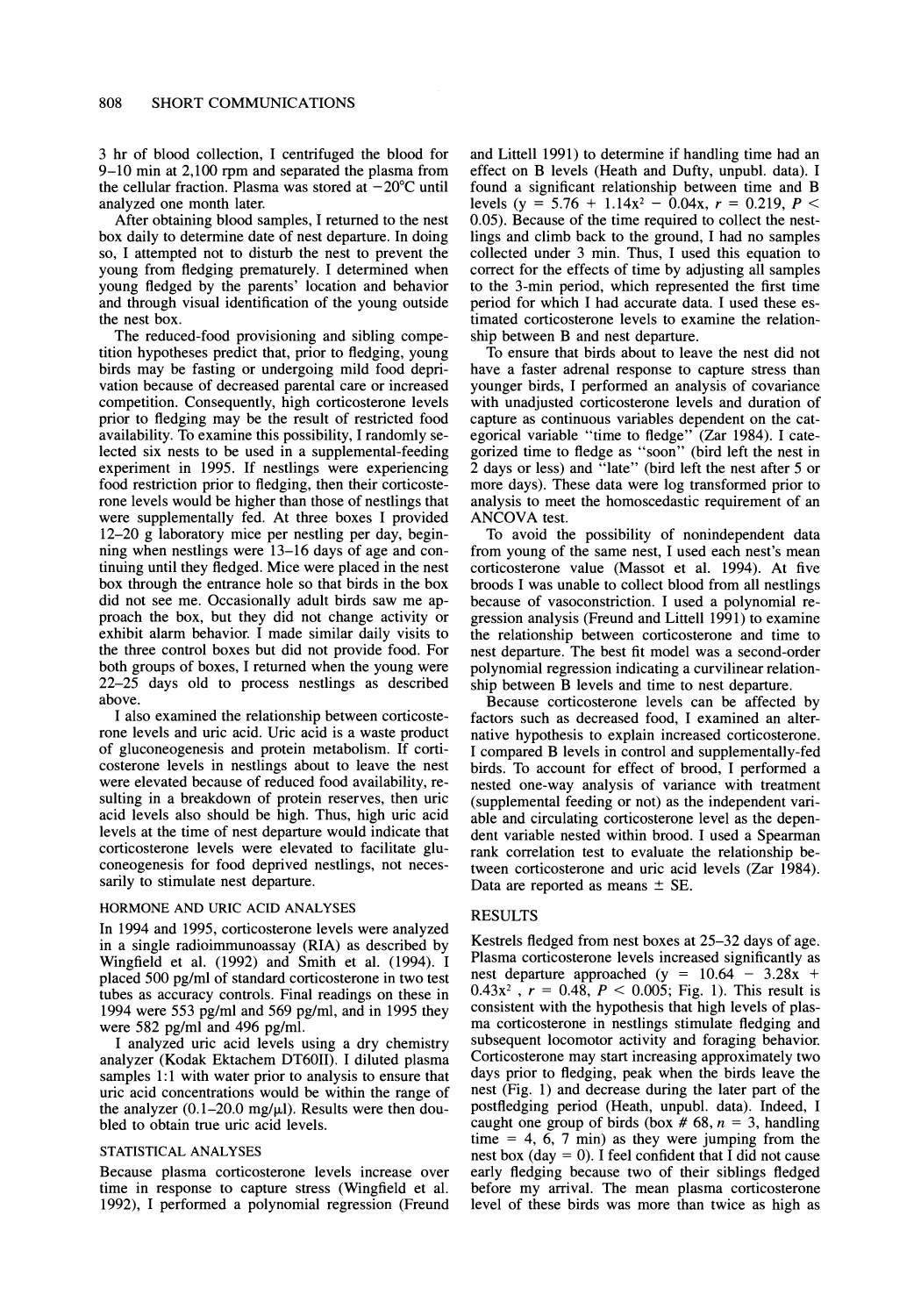

**FIGURE 1. The relationship between plasma corti**costerone levels and time to nest departure  $(r = 0.48,$ **P < 0.005) for American Kestrels in southwestern Idaho. Solid circles represent individual nests.** 

**that of any other nest. The slow increase in plasma corticosterone levels over time may up-regulate B receptors (Baileau and Kelly 1990). Thus, on the day of fledging, birds would be sensitive to a sudden increase in plasma corticosterone levels such as the birds from box 68 experienced. These elevated levels of B may then stimulate the actual jump from the nest or the first flights.** 

**There are two possible alternative interpretations for this result. First, birds that are about to fledge may be food-restricted because of decreased parental feeding (Vifiuela and Bustamante 1992) resulting in elevated corticosterone levels that stimulate gluconeogenesis (Siegel 1980). Data from the feeding experiment are useful for evaluating this hypothesis. If control birds were food-restricted, then their plasma B levels would be higher than the supplementally-fed birds. Conversely, if control birds were not food-restricted, or if corticosterone levels were elevated regardless of food consumption, then corticosterone levels would be similar in control birds and supplementally-fed birds. There was no significant difference between B levels**  in control  $(n = 3)$  and supplementally-fed broods  $(n \mid n)$  $= 3$ ) (control  $= 6.9 \pm 0.6$  ng/ml; fed  $= 9.6 \pm 1.3$ ng/ml;  $F_{1,4} = 2.84$ ,  $P = 0.17$ . If anything, the data **FI,4 values were in the opposite direction from what would be expected. Therefore, it seems unlikely that corticosterone levels were high at the time of fledging because of reduced food availability.** 

**In addition, I found no correlation between uric acid**  and B ( $r_s = -0.079$ ,  $n = 68$ ,  $P = 0.75$ ). Unfortunately, **uric acid may be a poor indicator of gluconeogensis in raptors. Although uric acid increases during food re-**



**FIGURE 2. The relationship among plasma corticosterone levels, time to nest departure and handling time for American Kestrels in southwestern Idaho. There was no significant difference in rate of corticosterone increase between birds that left soon (0-2 days) and**  birds that left later  $(5-8 \text{ days}, P > 0.9)$ . Data shown **are not log-transformed.** 

**striction because of elevated corticosterone levels (Jeffrey et al. 1985), raptors, including nestling American Kestrels (Varland et al. 1992), eat a high protein diet, and elevated uric acid concentrations in the blood can indicate a recent meal (Lumeij and Remple 1991) rather than catabolism of protein reserves.** 

**A second interpretation for high corticosterone at fledging is that birds about to fledge have a faster adrenal response to handling stress than birds that remain in the nest longer. Previous studies have demonstrated that acute stress (e.g., handling) causes an increase in plasma corticosterone levels (Smith et al. 1992, Wingfield et al. 1995). A comparison of the rate of corticosterone increase between young kestrels two days or less from fledging and those five days or more from**  fledging showed no significant differences  $(F_{1,37}$  =  $0.01, \vec{P} = 0.93, \text{ Fig. 2}$  Thus, the adrenal response of **birds in the two age groups was similar, indicating that birds about to fledge did not have a faster rate of B secretion during handling. In addition, this ANCOVA comparison revealed a significant difference between y-intercepts of birds leaving "early" (y-intercept =**  10.9 pg/ml) and birds leaving "late" (y-intercept  $= 6.1$ **pg/ml)**  $(F_{1,38} = 7.85, P = 0.008)$ . This is consistent **with the hypothesis that birds about to leave the nest have higher corticosterone levels.** 

#### **DISCUSSION**

**Hormonal changes are associated with many aspects of a bird's behavior, such as reproduction (Dufty and**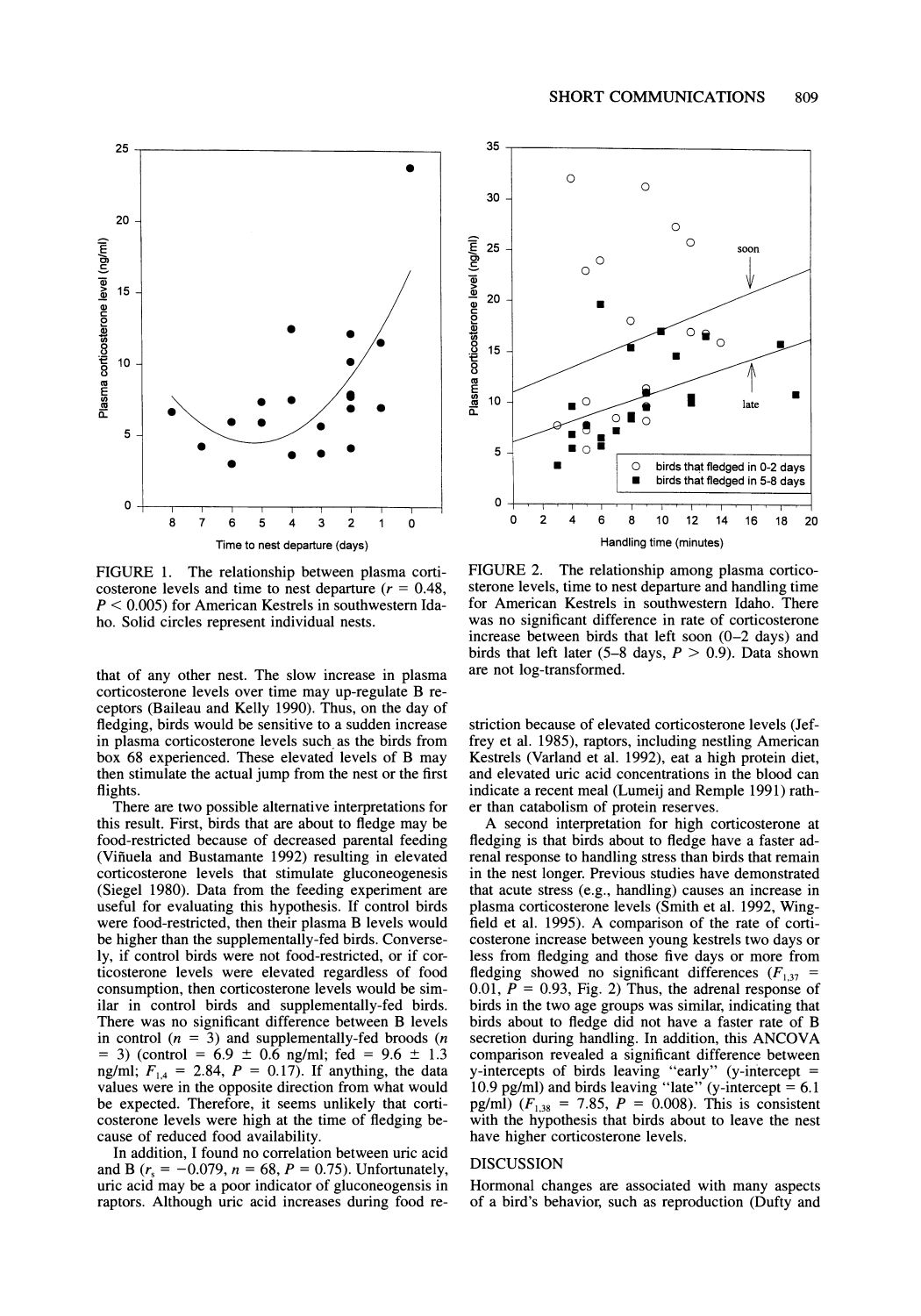**Wingfield 1986) and territoriality (Wingfield et al. 1987). Species may have different hormonal changes depending on their life history (Wingfield et al. 1995). These are the first data to suggest a hormonal correlate of fledging. American Kestrels are cavity nesters and spend their first month of life in a confined space with little opportunity for movement. At fledging they must quickly change from being relatively inactive to being full-flighted. Proximate factors for nest departure must stimulate young kestrels to move from an enclosed structure, where they are relatively safe, to an exposed environment where they are more likely to be preyed upon (Varland et al. 1993). Increased B levels may be a physiological mechanism that facilitates this rapid transition in such young birds.** 

**However, like other hormonal and behavior relationships this one may depend on species-specific characteristics. The relationship between corticosterone and nest departure may not be as strong in species that nest in open structures. Birds that nest in trees or on the ground may not have such a strong physiological stimulus because they can go through a more gradual "branching" period to practice flapping and other movements. Therefore, their behavioral transition at fledging is less abrupt. For example, in Snowy Owls (Nyteca scandiaca), which nest on the ground, young do not show increasing corticosterone levels prior to nest departure (M. Romero, pers. comm.). In addition, nest departure in these birds occurs six weeks before first flight (M. Romero, pers. comm.). Young Snowy Owls walk from the nest, whereas young kestrels must take their first flight from the nest. Therefore, the relationship between plasma corticosterone levels and nest departure may be affected by nest type, or activity transition. Furthermore, if high B levels are stimulated by the stress of leaving the nest, then young kestrels may experience more stress attempting flight activity from high above the ground than Snowy Owls that walk over a small mound of nest material.** 

**The present study indicates a relationship between corticosterone levels and nest departure in nestling American Kestrels and suggests that high circulating corticosterone levels could trigger movement from the nest. Two alternative hypotheses, that food deprivation stimulates high B levels and that sensitivity to handling stress causes B levels to be higher in birds about to fledge, were not supported. Further research examining the relationship between B levels and fledging among birds that nest in open versus closed (cavity) structures is required to determine whether this relationship is affected by type of nest structure. Finally, additional work is needed to determine the extent to which the relationship between corticosterone and nest departure depends upon external factors, such as stress JEFFREY, D. A., D. B. PEAKALL, D. S. MILLER, AND G. resulting from competition, an internal mechanism, or both.** 

**This experiment and manuscript benefited greatly from the critical comments of A. M. Dufty, Jr., J. Belthoff, and N. Clum. Daniel Varland and two anonymous reviewers made constructive comments on earlier manuscripts. Dale Edgerton, Andy King, and Troy Smith assisted with field research. This study was conducted in cooperation with the National Biological Service and, in particular, K. Steenhof, who facilitated** 

**logistical support. Financial support was provided by the Raptor Research Technical Assistance Center, Boise State University (BSU) Department of Biology, a BSU Faculty Research Grant to A. M. Dufty, Jr., and a grant from the Bergstrom Memorial Fund of Field Ornithologists. Entrix Consulting provided technical support during later stages of manuscript development. A special thanks to Jim Munger for long-distance help with SAS.** 

#### **LITERATURE CITED**

- **ASTHEIMER, L. B., W. A. BUTTEMER, AND J. C. WING-FIELD. 1992. Interactions of corticosterone with feeding, activity and metabolism in passerine birds. Ornis Scand. 23:355-365.** 
	- **BAILEAU, E.-E., AND P. A. KELLY. 1990. Hormones: from molecules to disease. Hermann, New York.**
	- **BELTHOFF, J. R., AND A. M. DuFTY, JR. 1995. Locomotor activity levels and the dispersal of Western Screech-Owls, Otus kennicottii. Anim. Behav. 50:558-561.**
	- **BIRD, D. M. 1985. Evaluation of the American Kestrel (Falco sparverius) as a laboratory research animal. 8th ICLAS/CALAS Symp., Vancouver 1983. Verlag, New York.**
	- **BRAY, M. M. 1993. Effect of ACTH and glucocorticoids on lipid metabolism in the Japanese Quail, Coturnix coturnix japonica. Comp. Biochem. Physiol. 105A:689-696.**
	- **DEL HOYO, J., A. ELLIOTT, AND J. SARGATED. [eds.] 1994. Handbook of the birds of the World. Vol. 2. New World vulture to guineafowl. Lynx Edicions, Barcelona, Spain.**
	- **DuFTY, A. M., JR., AND J. C. WINGFIELD. 1986. Temporal patterns of circulating LH and steroid hormones in a brood parasite, the Brown-headed Cowbird, Molothrus ater. I. Males. J. Zool. 28: 191-203.**
	- **FREUND, R. J., AND R. C. LITTELL. 1991. SAS system for regression, 2nd ed. SAS Institute Inc., Cary, NC.**
	- **GRAY, J. M., D. YARIAN, AND M. RAMENOFSKY. 1990. Corticosterone, foraging behavior, and metabolism in Dark-eyed Juncos, Junco hyemalis. Gen. Comp. Endocrinol. 79:375-384.**
	- **GRIGGS, G. R., AND K. STEENHOF. 1993. Photographic guide for aging nestling American Kestrels. U.S. Dept. Inter. Bur. Land Manage., Boise, ID.**
	- **HEATH, J. A. 1994. Post-fledging movements of American Kestrels, p. 272-276. In K. Steenhof [ed.], Snake River birds of prey annual report. U.S. Dept. Inter. Bur. Land Manage, Boise, ID.**
	- **R. HERZBERG. 1985. Blood chemistry changes in food-deprived Herring Gulls. Comp. Biochem. Physiol. 81A:911-913.**
	- **KELLNER, C. 1988. Nesting success and incubation behavior of American Kestrels in central Kentucky. Wilson Bull. 100:317-319.**
	- **KERSTEN, M., AND A. BRENNINKMEIJER. 1995. Growth, fledging success and post-fledging survival of juvenile oystercatchers Haematopus ostralegus. Ibis 137:396-404.**
	- LINDÉN, M., L. GUSTAFFSON, AND T. PÄRT. 1992. Se-